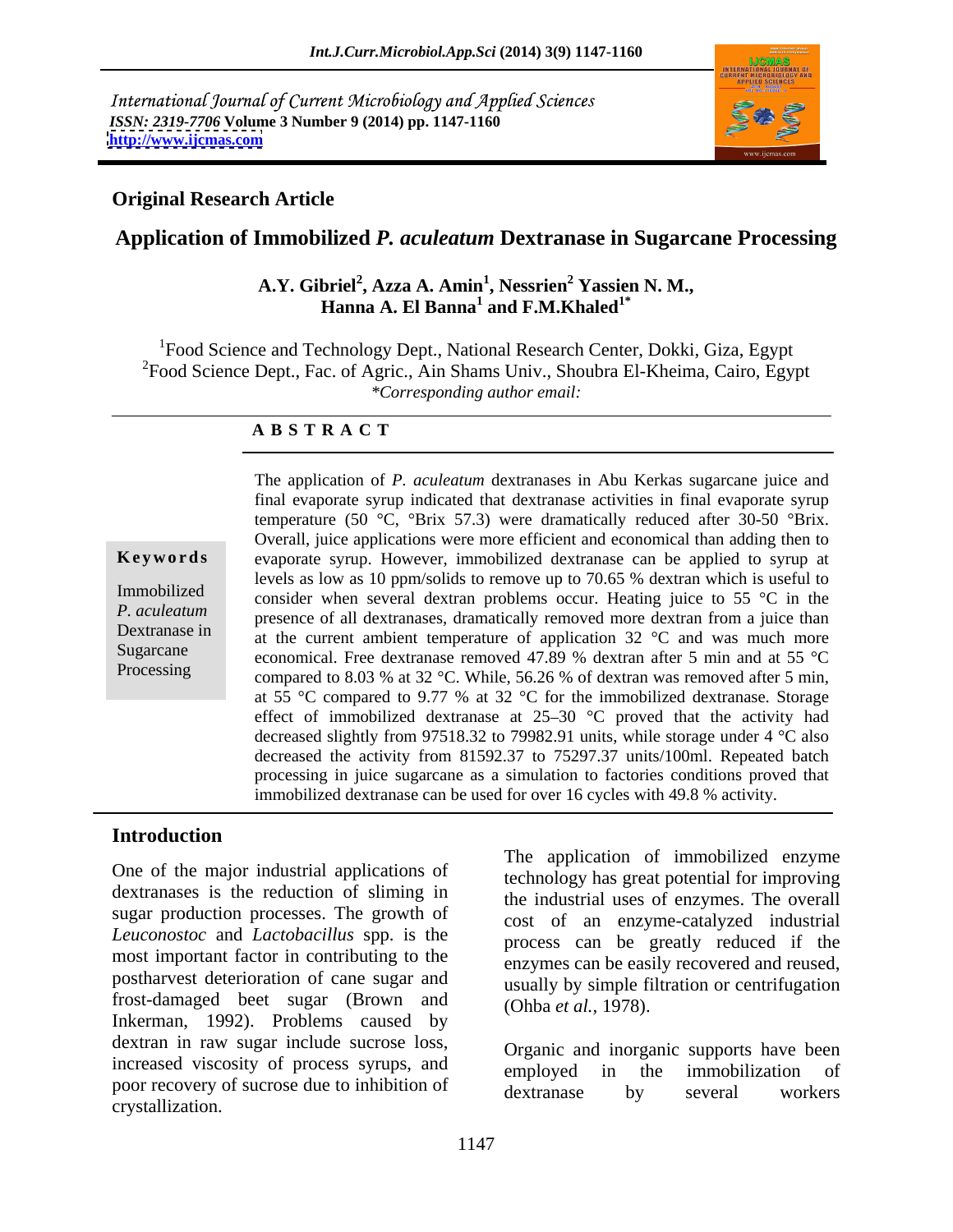(Laurinavichyus and Kulis, 1978). Bentonite industry, with the possibility of continuous was used to bind dextranase as a stable removal of dextran from juices. The clarifying agent for cane juices. Several inorganic clarifying agents, such as dextranase is the most important factor Kieselguhr, charcoal, bentonite, Hyflo- affecting dextran biodegradation in many Supercel and super-phosphate, are used in industrial the sugar industry for the clarification of beverage, and sugar cane industries and

The action pattern of endo-dextranases from *P. funiculosam* and *P. lilacinum* are altered when covalently bound to silanized and dextranase operational stability was glutaraldehyde-treated silica (Smiley *et al.,* evaluated in a repeated batch process, there 1982). The active immobilized enzyme was a rapid drop in the concentration of produced a substantial amount of reducing reducing sugars released (17%) after the sugar but its action had little effect on the second cycle. This rapid drop in activity was viscosity of a high molecular weight dextran possibly due to the release of un-tightly (2000 kDa) at pH 5.1 and 40 °C. bound enzyme from the carrier (Sakai *et al.,*

By contrast soluble dextranase slightly increased the level of reducing sugars and produces high levels of reducing sugar. The thermal stability of immobilized dextranase immobilized dextranase retains 76% of its operational activity following six cycles of *et al.*, 1999). repeated use, and 60% of dextran was hydrolyzed at 50 °C in 1 h (Prabhu and

juices. Application of this bentonite matrix solution will help greatly in the sugar

cane juices (Meade and Chen, 1977). other undesirable effects of dextran (Madhu operational stability of immobilized applications such as food, and Prabhu,  $1985<sub>b</sub>$ ).

> The immobilized *P*. *funiculosum* dextranase operational stability was 1991) and (Kusano *et al.,* 1989).

produced a rapid decrease in substrate washing in a repeated batch process and the viscosity. The immobilized dextranase can percent of residual dextranase activity was hydrolyse relatively few internal bounds of determined for 6 cycles. The immobilized the high molecular weight dextrans, and, as enzyme was able to maintain a good yield of a result, the bound dextranase converts from reducing sugars, while drop in activity was an endo- to an exo-type of action and possible after many cycles due to the release from *P. aculeatum* maintained high original activity after 5 cycles (Abdel-Naby The immobilized dextranase was used after of bound enzyme from the carrier. The immobilized dextranase retains 76% of its *et al.,* 1999).

Prabhu, 1985).<br>
Prabhu, 1985).<br>
Bentonite was selected as the support for isomaltotriose/ml/min. compared with dextranase immobilization because of its macro reactor 0.45 mg isomaltotriose frequent use in the clarification of juices, its /ml/min. This rapid mass transfer is the key inert microporous structure with a large advantage of micro reaction technology. In surface area and its high stability. No work this respect this direction of research may be seems to have been done on the application of interest in the innovative application of of immobilized dextranase in sugar-cane cold-active dextranase in synthesis of pure bound enzyme in acetone powder form or suspension in acetate buffer or sucrose the crystallization process. Doaa and wafaa Immobilization of isolated *Streptomyces anultus* dextranase on hydroxyapatite in micro reactor led to production of 0.7mg isomaltotriose/ml/min. compared with isomaltotriose and overcoming dextran problems at lower temperature especially in (2009).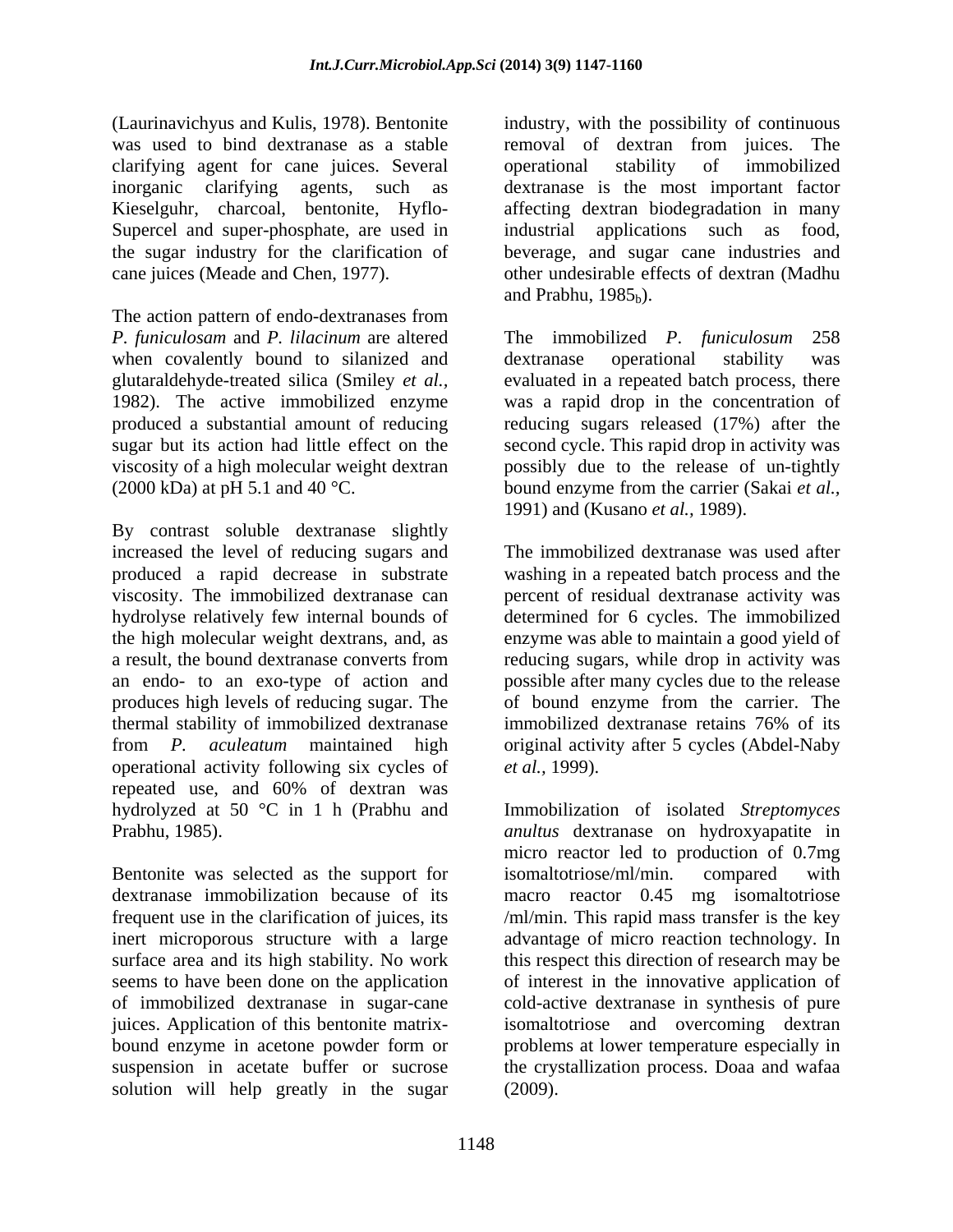This study aimed to remove dextran from juice and final evaporate sugarcane by of dextran (MW 40,000 Da) (Fig. 1) was applying the produced immobilized *P.* 

3,5-dinitrosalysilic acid reagent, ammonium sulphate, dextran  $(M.W. 40,000 \text{ Da})$ , 3-<br>Amine propul trigthew cilene  $(3.49TES)$  Two ml of 10 % Tri-Coloro Acitic Acid Amino-propyl-triethoxy-silane (3-APTES), glutaraldehyde, cross-linking monomer (ICA) was then pipetted into the syringe (*N*,*N*, methylene-*bis*-acrylamide), cyanuric chloride  $(CNCL_2)$ , thionyl chloride and  $\overline{z}$  in intrate was added to  $\overline{z}$  in absolute  $(SOCL<sub>2</sub>)$ , cyanogen bromide and ethanol for  $\angle$  min, then the absorbance was carbodiimide were purchased from Sigma Company, England. 720 nm. The amount of dextran was

Sugarcane juice and final evaporate syrup (FES) were obtained from Abu kerkas factory (Menya Governorate – Egypt).

## **Dextranase activity**

Dextranase activity was assayed by a modification method described by Webb and Spencer-Martin (1983).

Protein was determined according to the method described by Lowry *et al.* (1951) as

The mean °Brix of triplicate samples was measured using an Index Instrument TCR 15-30 °C controlled refractometer accurate to 0.01 °Brix (Eggleston and Monge, 2005).

#### **Determination of dextran in Sugarcane (juice or syrups)**

Dextran in sugarcane syrups was determined by an alcohol method ICUMSA GS 1-15 (Anon, 1994) with the modifications of

*aculeatum* dextranase as well as reduce the form haze dextran. Juice (35ml) was viscosity and increase the sugarcane pipetted into a conical flask and  $0.1$  ml of  $\alpha$ production. amylase was added at 55°C for 15 min to **Materials and Methods a** 25 ml plastic syringe with a filter holder Gillian and Adrian (2004). Standard curve of dextran (MW 40,000 Da) (Fig. 1) was precipitated with 100% absolute ethanol to degrade starch, 10 ml was then pipetted into attached, containing a coarse glass filter (25 min).

> Two ml of 10 % Tri-Coloro Acitic Acid (TCA) was then pipetted into the syringe body and 0.5 g high-grade celite filter aid, and 5 ml filtrate was added to 5 ml absolute ethanol for 2 min, then the absorbance was immediately read in spectro-photometer at calculated using the same standard curve as for the ICUMSA haze dextran method mentioned above.

## **Viscosity**

**Protein determination Example 20 IDE IDE IDE WEIGHT WAS CONNECTED IDE WATE-DAIN** follows: determined with Brookfield Wingather **°Brix measurement** torque multiplied by the spindle factor. The viscosity of syrup was measured on a Brookfield  $\overline{D}V$ -II<sup>+</sup> rotational viscometer at 25 °C. Spindle no. 18, and the temperature was maintained via a jacketed sample cell (8 ml) which was connected to water-bath accurate to  $25\pm0.1$  °C. The rpm rate applied was 150, which is equivalent to a shear rate of 3.96. Viscosity in centipoise (cP) was software and was calculated as percentage Preliminary experiments were undertaken to ensure repeatability of the method applied (Eggleston and Monge, 2005).

#### **Effect of free and immobilized dextranase on the removal of dextran in juice and final evaporate sugarcane syrup**

The effect of free and immobilized dextranase on the removal of dextran in juice and final evaporate syrup containing dextran 3.18 g/100 ml juice and 7.23 g/100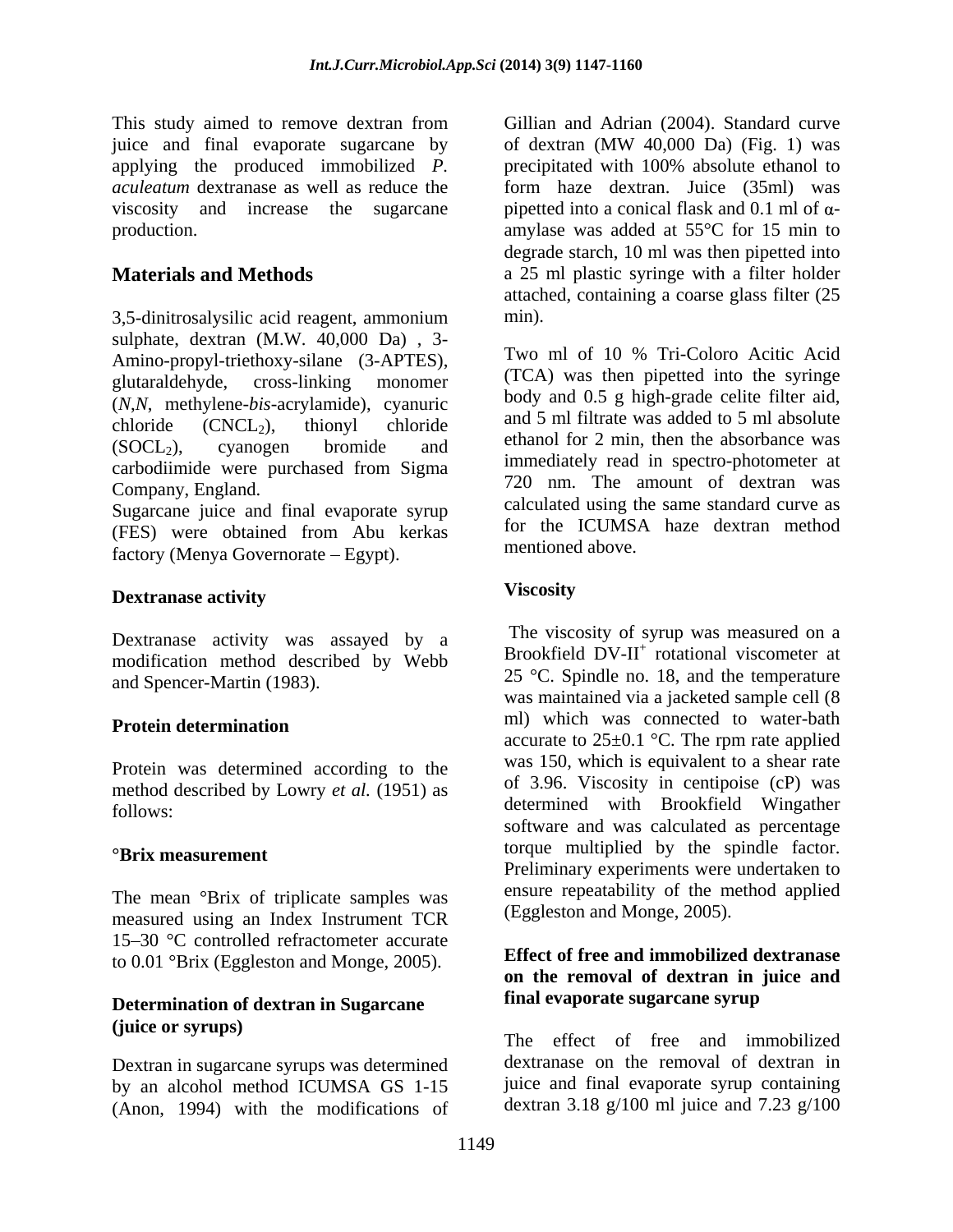ml syrup, respectively were carried out at 50 Dextranases activity was measured at time and Adrian, 2004).

#### **Effect of free and immobilized dextranase on the reduction of viscosity in final evaporate sugarcane syrup**

The effect of the free and immobilized dextranase on viscosity reduction in the syrup was carried out at 50 °C for 30 min, determined (Gillian and Adrian, 2004).

The method described by Gillian and Adrian, (2004) was used to measure the effect of adding 20 ppm biocide The composition of juice and final evaporate (dithiocarbamate) to juice (14.1°Brix) in the presence of free dextranase (132.56 units) or factory as a model (Table 1), indicated that immobilized dextranase (1.5 g). Biocide (dithiocarbamate) was added (20 ppm/juice) to prevent further dextran formation reactions at 55 °C. Free dextranase was added to 250 m1 of juice and mixed thoroughly for 30 min. The juice/dextranase mix was then immediately placed in a **dextranase activity** shaking water-bath at 55 °C and 90 rpm. Aliquots (40 ml) were removed after 0, 5, 10, 15, 20, 25 and 30 min, and boiled immediately for 2.5 min. After cooling, the samples were analyzed, in duplicate, for haze dextran. For the immobilized the activity of free (215.37 units) and dextranase and the reaction conditions were immobilized (132.56 units) dextranase at 50 nd sympatosially was content at simpatosial at time<br>and sympatosial at times activity was measured in the same of the base of the state<br>and Attina, 2004).<br>
Sympatosial and Attina, 2004) are determined colline to the deter

stored in dark brown bottles in a cool and dark laboratory corner (ambient 84.19 % activity) and decreased to 67.14 %

°C for 30 min, and every 5 min the % intervals (10 days) over a period of 90 days, dextran remaining was determined (Gillian then dextranase sample was stored in a refrigerator at 4°C for 150 days and periodically analyzed as well (Gillian and Adrian, 2004).

## **Results and Discussion**

## **Applications of dextranases in laboratory**

then after 5 min the viscosity was directly applied on juice and syrup **Effect of biocide on reactivity of** during industrial processing and how they **dextranase** can be manipulated, a laboratory study of Immobilized *P. aculeatum* dextranase was sugarcane in the laboratory. To understand how free and immobilized dextranases react their effects on sugarcane juices and syrup was initially under-taken.

> The composition of juice and final evaporate sugarcane syrup (FES) from Abu Kerkas the final evaporate syrup had higher °Brix (% dissolved solids) and dextran values 57.3 % and 7.23 gm/100 ml than the juice 14.1 % and 3.18 gm/100 ml, respectively.

## **Effect of Brix on free and immobilized dextranase activity**

the same.  $\degree$ C for 25 min was illustrated at Fig. (2). The efficiency of dextranases in the factory depends on the pH, °Brix, temperature, retention time, activity and dosage of the dextranase applied. The effect of °Brix on

**Storage Characteristics of free and** Dextranase activity was stable up to  $10 - 30$ **immobilized dextranases** °Brix, but afterwards decreased rapidly Free and immobilized dextranases were reactant, while immobilized dextranase because of the low concentration of water activity was stable up to 50 °Brix  $(97.31 -$ 84.19 % activity) and decreased to 67.14 % at 70 °Brix.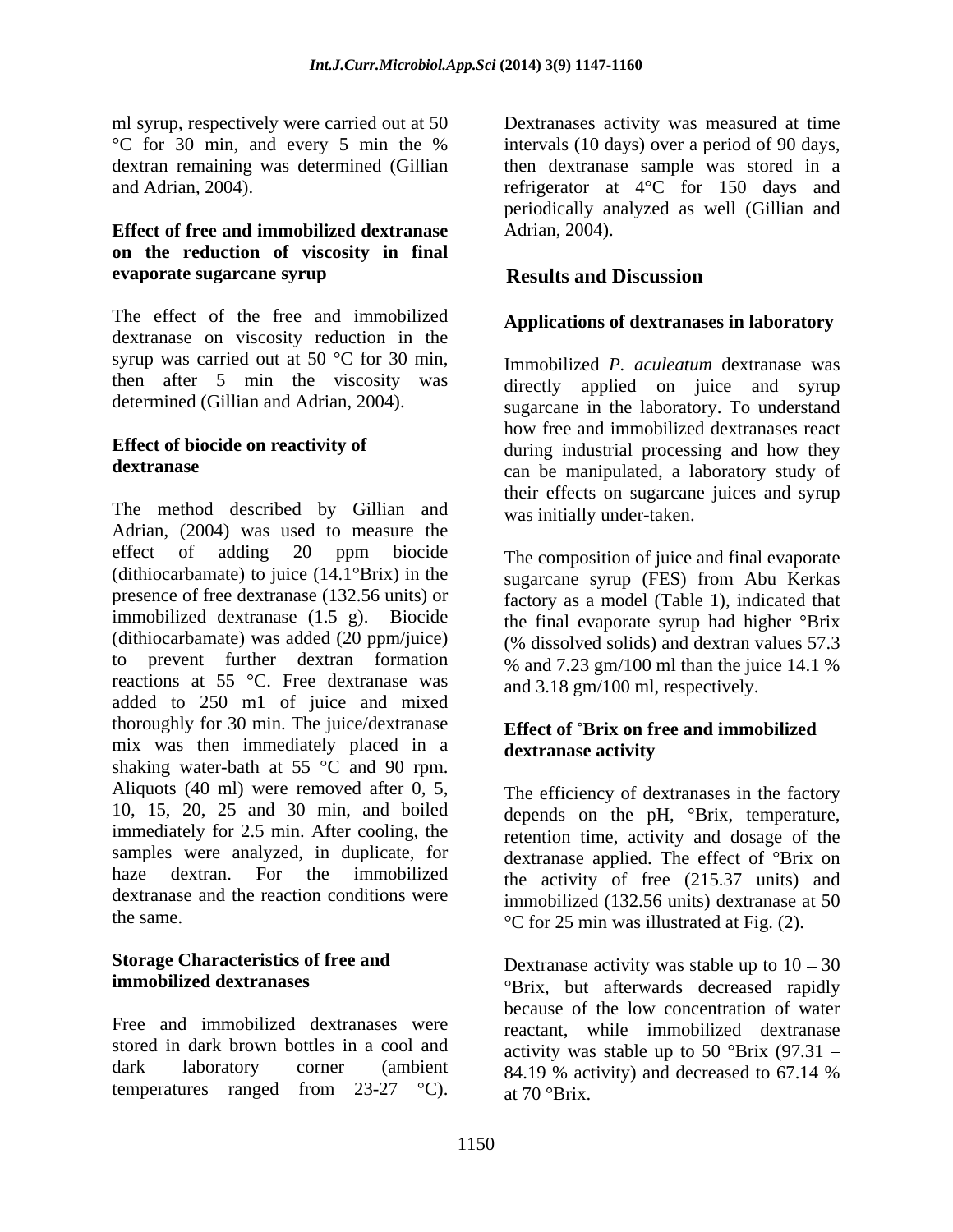process increased the ability of dextranase to

Overall, the pH, temperature and °Brix conditions in factory last evaporators are sub-optimal for dextranase reaction. This **evaporate sugarcane syrup** was confirmed and shown to be uneconomical when used free dextranase to The effect of adding free or immobilized final evaporate syrup in the laboratory. But dextranase to reduce the viscosity in syrup at there was a significant improvement for the  $\qquad 65 \text{ °C}$  for 30 min (Fig. 4), indicated that the use of the immobilized dextranase either to addition of free dextranase (215.37 units) to final evaporate syrup or juice. the evaporate syrup slightly reduced the

have arrived at the factory with no activity (Eggleston *et al.,* 2006). Therefore, the

## **Effect of free and immobilized dextranase on removal of dextran in final evaporate sugarcane syrup Effect of free and immobilized dextranase**

The effect of free and immobilized **juice at 32 °C** dextranase to remove dextran from Abu Kerkas final evaporate syrup (7.23 g dextran The effect of free (215.37 units) and /100 ml syrup) at 50 °C (Fig. 3), showed dextran was removed after 30 min. while, addition of free dextranase, 8.03 % of remove a considerable amount of dextran  $\%$  at 32.0 °C for the immobilized 70.65 % after 30 min. Dextran remaining in immobilized dextranase was 87.67 and  $37.21\%$  and 84.17 % for free and 61.93 %, respectively. These results indicated that it is not economically to add free dextranase to sugarcane syrup.

This result indicated that the immobilization Although results are reliable, there must be carry high concentrations of sucrose ensure that processing efficiency was compared to the free enzyme, which shows a definitely improved upon by degrading reduction in its activity to 1.97 % at 70 dextran in syrup with free or immobilized <sup>o</sup>Brix. dextranase. underestimations of % dextran removal, to dextran in syrup with free or immobilized dextranase.

#### **Effect of free and immobilized dextranase on reduction of viscosity in final evaporate sugarcane syrup**

The dramatic loss of dextranase activity is immobilized dextranase (132.56 units) because more water is available to de- reduced only 12.49 % from total viscosity of activate and denature the enzyme protein syrup after 5 min, and reached to 40.66 % structure and increase its conformational after 30 min. These results indicated that the mobility. Furthermore, transport conditions higher level of free dextranase applied, the can affect of dextranases activity, e.g. they lower viscosity achieved after 30 min and activity delivered batched to factory should reductions of syrup in the presence of free be monitored. dextranase were found by Hidi and Staker viscosity over 30 min, while the vise versa for the immobilized dextranase and more economics. Small viscosity (1975), as the viscosity of syrups is mostly caused by sucrose.

# **on removal of dextran from sugarcane juice at 32°C**

very little effect on dextran degradation by the removal of dextran from sugarcane juice using free dextranase, with only 25.92 % of at 32  $^{\circ}$ C (Fig. 5) showed that after 5 min the immobilized dextranase was able to dextran was removed compared to only 9.77 syrup after 10 min from adding free or juice reached after 30 min incubation to immobilized (132.56 units) dextranase on addition of free dextranase, 8.03 % of % at 32.0 °C for the immobilized dextranase. The removal of dextran from 37.21% and 84.17 % for free and immobilized dextranase, respectively.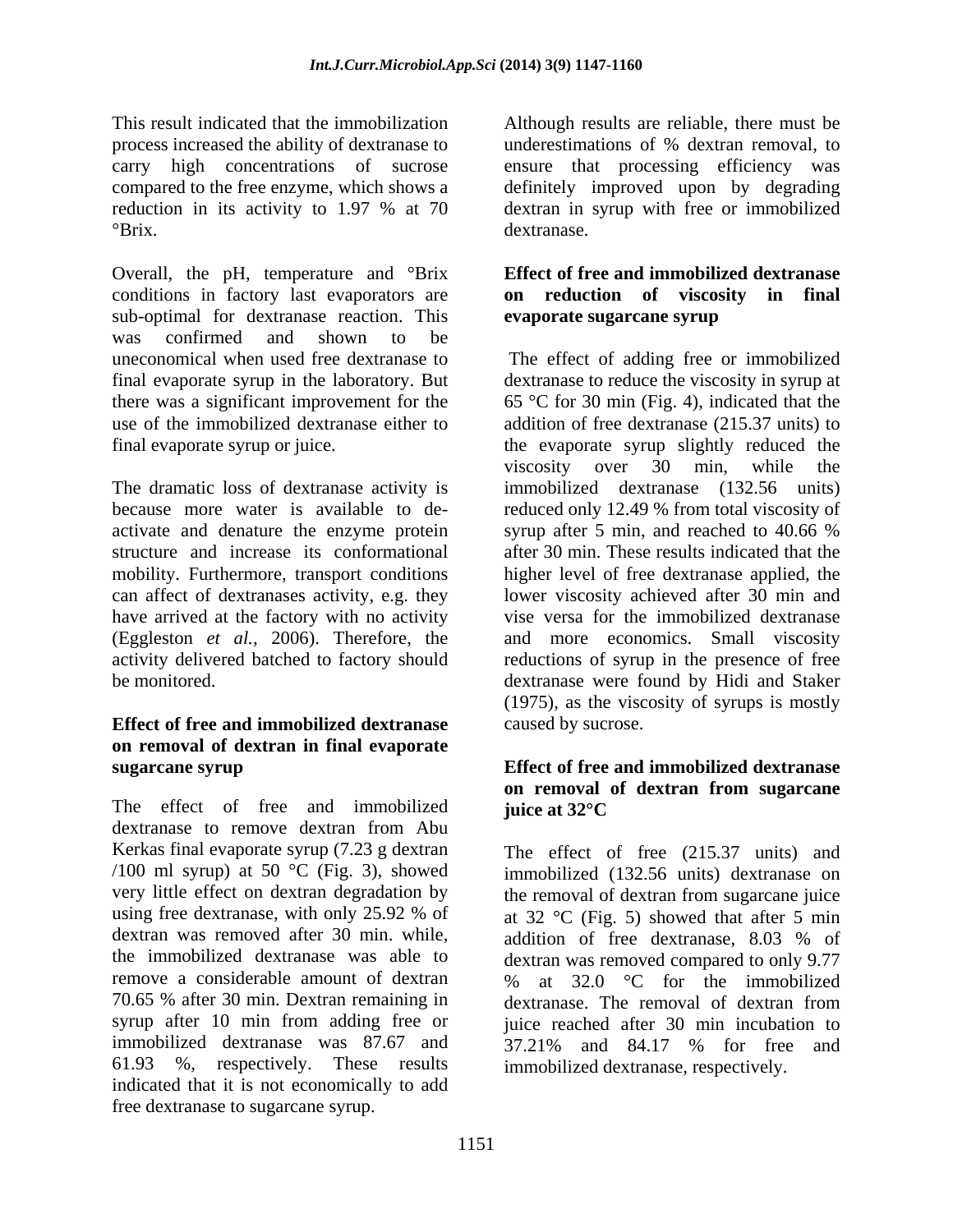## **Effect of free and immobilized dextranase** fluctuating of flow rates and agitations. **on removal of dextran from sugarcane**

The effect of adding free (215.37 units) and Egyptian sugarcane factory across the immobilized dextranase (132.56 units) on processing season to verily if heating juice the removal of dextran from sugarcane juice under industrial conditions could improved at 55  $\mathrm{C}$  (Fig. 6) indicated that heating juice to 55  $\degree$ C increased dextran hydrolysis to 47.89 % after 5 min addition of free % compared to 9.77 % at 32 °C after 5 min. for the free enzyme at the same condition.

insufficient retention time and were much economical.

If industrial processing conditions are ideal, an applied hydrolyze enzyme such as However, the addition of hydrolyases to an industrial process is often non-ideal, problematic, and difficult to optimize **Addition of free or immobilized** because conditions are frequently harsh. **dextranase to sugarcane juice in the**

Also, extrapolation from laboratory and pilot scales to the industrial scale is not always Although, heating juice with immobilized

Tucker (1995) tried to understand how linear. Although, the initial laboratory commercial dextranases react during results are reliable and gave a useful industrial processing and how they can be indication of the necessary dosage of manipulated. Eggleston and Monge, (2004, immobilized dextranase to either juice or 2005) initially undertaken a comprehensive syrup, they are obtained under ideal laboratory study of the effect of dextranases conditions compared to those at factories, on sugarcane juices and syrups. where dextranase is added to much larger volumes of juice in tanks and pipes with

**juice at 55°C** Consequently, this study suggested that, a factory trials must be conducted to any immobilized dextranase application.

47.89 % after 5 min addition of free It would be expect to increase factory dextranase compared to 8.03 % at 32  $^{\circ}$ C energy inputs and costs. These will be after the same time. As for the immobilized negligible as existing heated juices could be dextranase heating the juice to  $55\degree C$  recirculated into the juice tank or juice improved the hydrolysis of dextran to 56.26 pipes. Moreover, because heating the juice However, in comparison with immobilized dosage, any costs from increased energy dextranase at 55 °C and after 30 min, 90.82 than costs for the relatively expensive % of dextran was hydrolyzed than 68.74 % will reduce the immobilized dextranase dextranase.

These results indicated that heating the juice laboratory result gave a solid foundation to 55 °C with immobilized dextranase from which to start the factory trials, and markedly improves the efficiency of the allowed decision not to study dextranase application and to some extent, overcomes applications to last evaporate syrup, as they Eggleston *et al.,* (2006) showed that are not cost-effective.

dextranase will repeat the hydrolysis (2005) showed that maximum activity of reaction many times during the process. dextranase in many U.S. sugarcane juice Most factory application of dextranases to juice occurred at ambient temperature  $(26 -$ 32 °C). Recently Eggleston and Monge, was viable at 50 °C.

# **Addition of free or immobilized presence of biocide (dithiocarbamate)**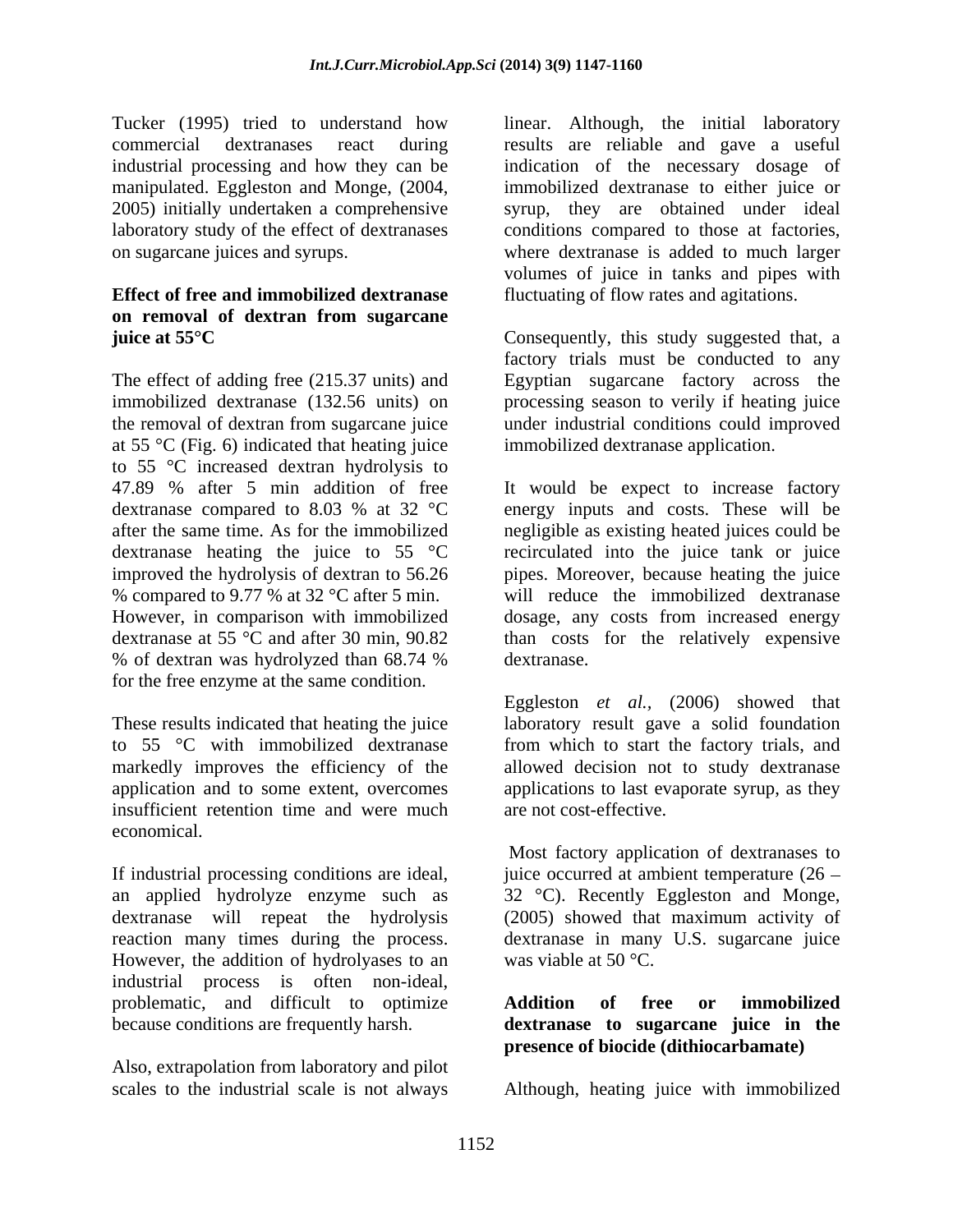dextranase at 55 °C may lead to more optimum temperature for *Leuconostoc* from 97518.32 to 8212.78 units. This result growth and dextran formation, but the indicated that storage at  $25{\text -}30$  °C for 90 addition of biocide will inhibit this. Fig. (7) days significantly decrease the activity of Illustrated the effect dithiocarbamate the free dextranase. (biocide) on the activity of free and immobilized dextranase in sugarcane juice at 55 $\degree$ C and pH 5.5.

Results showed that the immobilized After 150 days of storage under refrigeration dextranase still worked in the presence of  $\qquad$  at 4  $\degree$ C, the activity of the immobilized the biocide, and the addition of 10 ppm of dextranase decreased slightly from 81592.37 biocide may be slightly more favorable than to 75297.37 units (Fig. 9). While, there was 20 ppm of addition. Eggleston and Monge a dramatic decrease in the activity of the free (2005) showed that when severe dextran dextranase from 81592.37 to 36945.04 units problems occur, an option in the factory could be to add 10 ppm/juice to the mill tandem and 10 ppm to mixed juice. easy storage conditions for free dextranase

# **conditions**

Free or immobilized dextranase were stored need for the factory staff to be able to in the coolest and shadiest area of the monitor the activity of their dextranase factory in order to prevent loss of activity at higher temperatures. To simulate such factory storage conditions, the*P. aculeatum* free and immobilized dextranase were stored in a cool and dark corner of a laboratory at and under refrigeration at 4 °C. The effect of Penicillium aculeatum NRRL-896

After 90 days of storage under room temperature at  $25-30$  °C, the activity of the only 8.4 % in relation to eight cycles) was immobilized dextranase decreased slightly recorded from the  $11<sup>th</sup>$  up to  $8<sup>th</sup>$  cycle. Later from 97518.32 to 79982.91 units (Fig. 8). In the hydrolysis efficiency declined distinctly dramatic contrast, the activity of the free dextranase decreased across the storage time

under these simulated factory conditions the free dextranase.

## **Storage stability of dextranases under refrigeration (4°C)**

after 150 days.

**Effect of storage on free and immobilized** purchase all the dextranase needed early in **dextranase under simulated factory** This result indicated that there is no ideal or in the factory which led them not to the season.

> Furthermore, this problem highlights the across the season.

## **The reuse of immobilized dextranase by batch processing**

ambient temperatures range from  $25{\text -}30$  °C, The operational stability of the immobilized storage time on the free or immobilized dextranase was evaluated in a repeated batch dextranase activity across the approximate process (Fig. 10). Results indicated that after length of a grinding season (90 days) was the eight cycle, there was a drop in the studied. concentration of reducing sugars released **Storage stability of dextranases at room**  due to the release of untigthly bound **temperature** enzyme from the carrier. *Penicillium aculeatum NRRL-896* (16.5 %). This drop in activity was possible

> A little decrease in dextran hydrolysis(by up to  $8<sup>th</sup>$  cycle. Later  $\frac{\text{th}}{\text{a}}$  and  $\frac{\text{t}}{\text{b}}$  at  $\frac{\text{t}}{\text{c}}$ cycle. Later and in the twentieth cycle it achieved a value about  $13.4 \%$ . The immobilized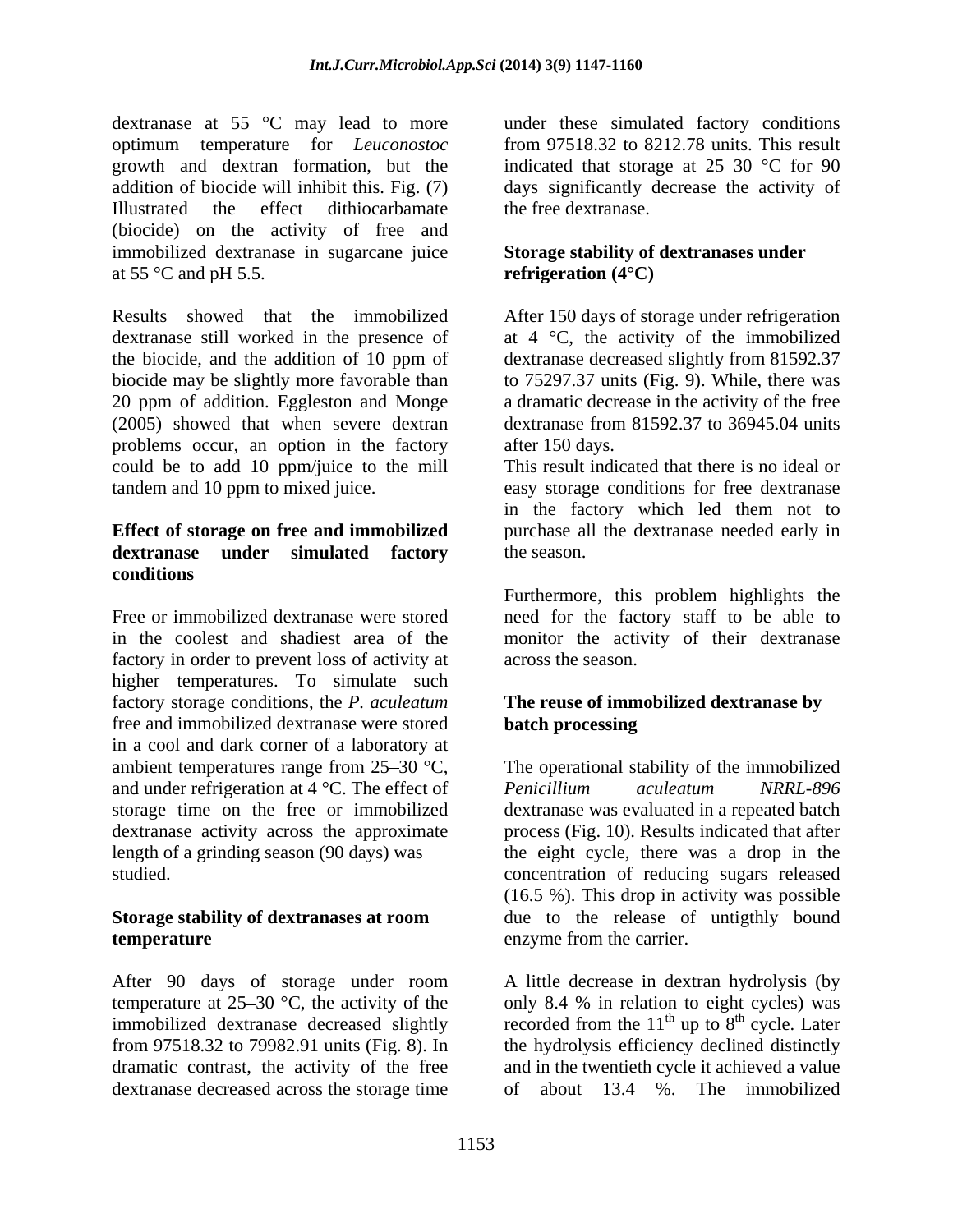of reducing sugars (50.2 %) as high as 49.8 % of the initial activity after the sixthten cause hydrolysis of dextran to 70.65 % and

enzyme could be used repeatedly for 16 yield which reached average value of 50.2 times. %.

The operational stability of *P. aculeatum* dextranase immobilized on oyster stem modified with glutaraldehyde by crosslinking technique appears to be more stable than *P. aculeatum* dextranase immobilized at either 32 or 55 °C was almost similar 1.23

#### **Economic costs of different dextranase applications**

immobilized dextranase versus the free one over mushroom stem by physical

hydrolysis of dextran by using free of dextran. dextranase costs 0.5 L.E. while it was 1 L.E.

dextranase was able to maintain a good yield for the immobilized one. In case of syrup cycles. 25.92 % for the immobilized and free These results indicated that the bound of free dextranase at such level was half that cycles without any appreciable loss in sugar immobilized dextranase could be used for 16 dextranase it should be added at 50 °C that cause hydrolysis of dextran to 70.65 % and dextranase, respectively. Although, the cost of the immobilized one. However, the times.

> Cost calculation of dextranases juice addition after 5 min were undertaken Table (2).

on other carriers. and 1.27 L.E. /100 ml juice, while it was one The relative cost of free dextranase in juice L.E. expensive for the immobilized one at the same two temperature used.

The relative equivalent cost for the the immobilized *P. aculeatum* dextranase on was shown in Table (2). adsorption with cross-linking was more Results indicated that the complete used for 16 times and gave high hydrolysis It could be concluded that the application of oyster mushroom stem by physical economical in juice at 55 °C as it could be of dextran.



**Fig.1** Standard curve of haze dextran (MW 40,000 Da)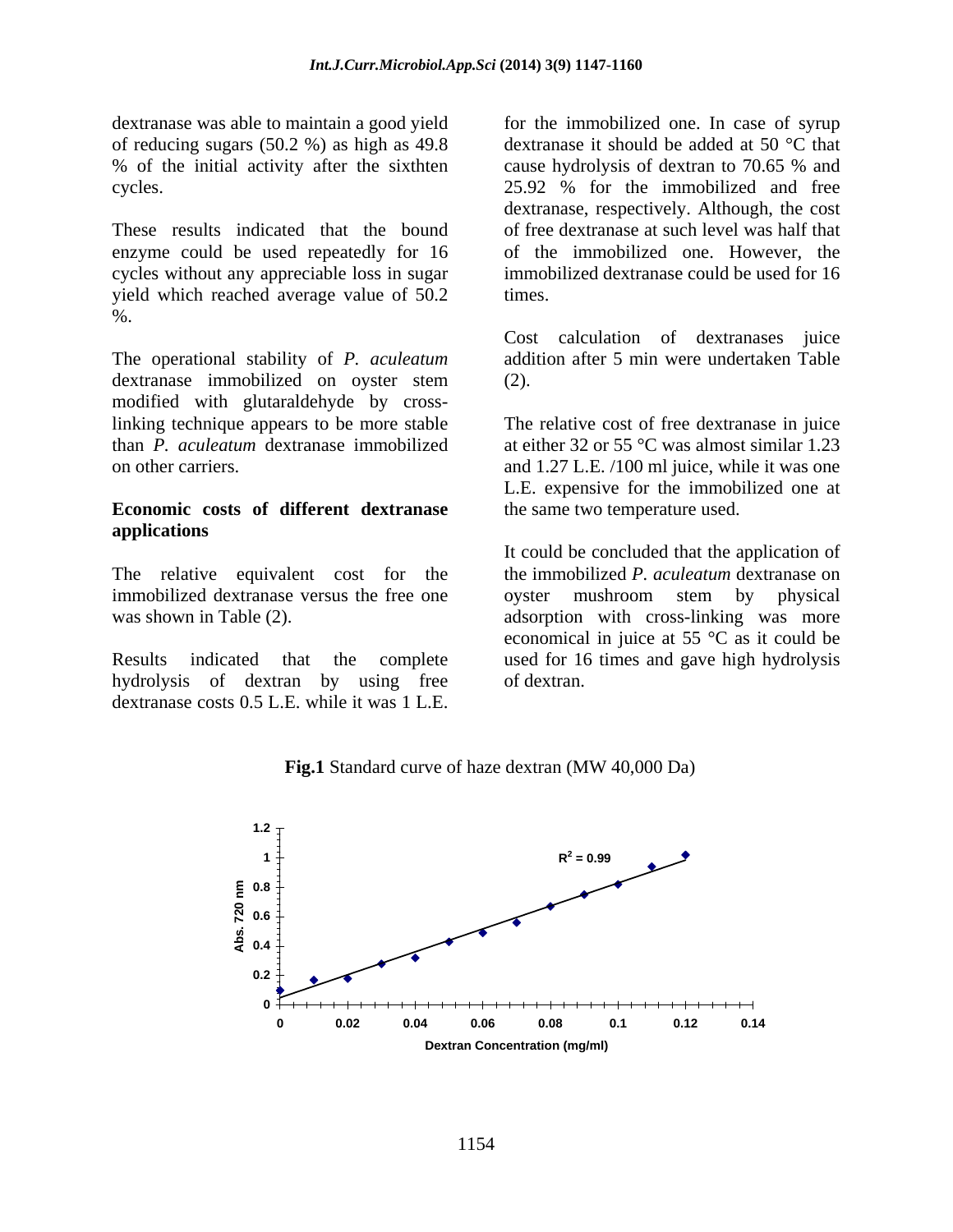| Danipics                    | DH.<br>`BIIX | Dextran g/100ml |
|-----------------------------|--------------|-----------------|
| Sugarcane juice             |              | $\cdots$        |
| Final evaporate syrup (FES) |              |                 |

#### **Table.1** Composition of Juice and final evaporate sugarcane syrup from an Abu Kerkas factory

**Fig.2** Effect of °Brix on free and immobilized dextranase activity under conditions pH 5.0;  $25 \text{ min at } 50 \text{ °C}$ 



**Fig.3** Effect of free and immobilized dextranase on removal of dextran in final evaporate sugarcane syrup:

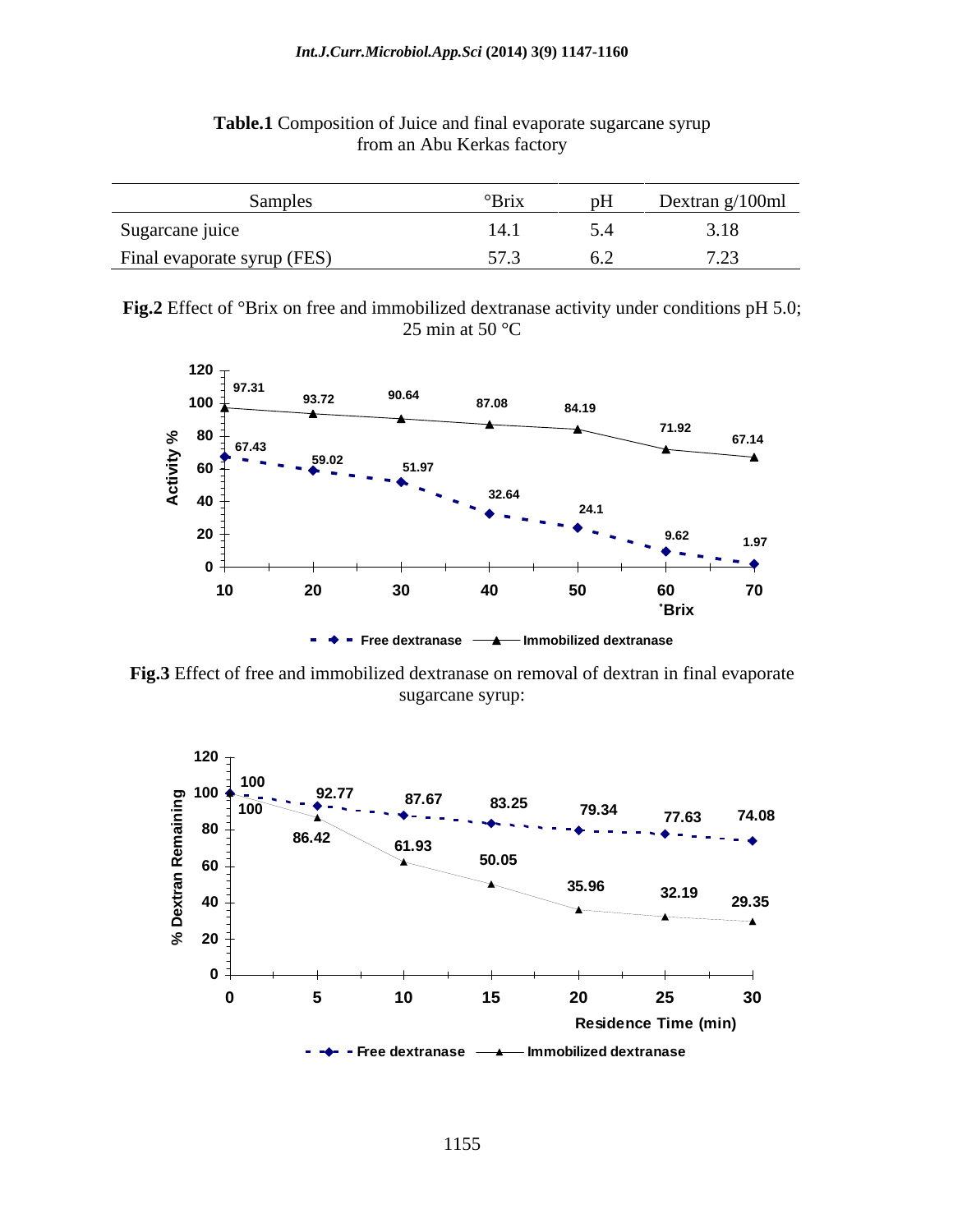



**Fig.5** Effect of free and immobilized dextranase on removal of dextran from sugarcane juice at 32°C from sugarcane juice at 32°C

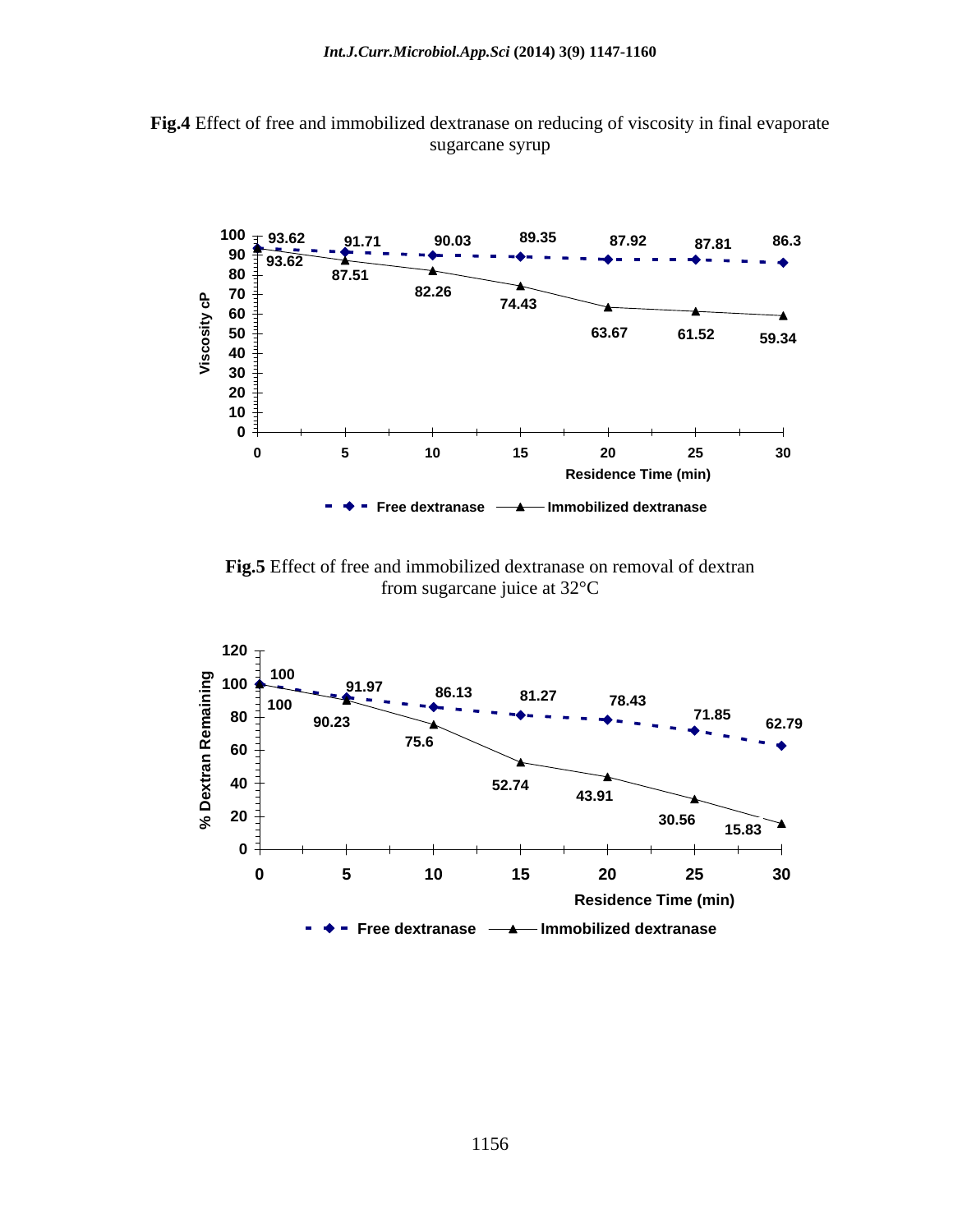

**Fig.6** Effect of free and immobilized dextranase on removal of dextran from sugarcane juice at 55 °C

**Fig.7** Effect of biocide (dithiocarbamate) on free and immobilized dextranase activity on sugarcane juice at 55 °C and pH 5.5

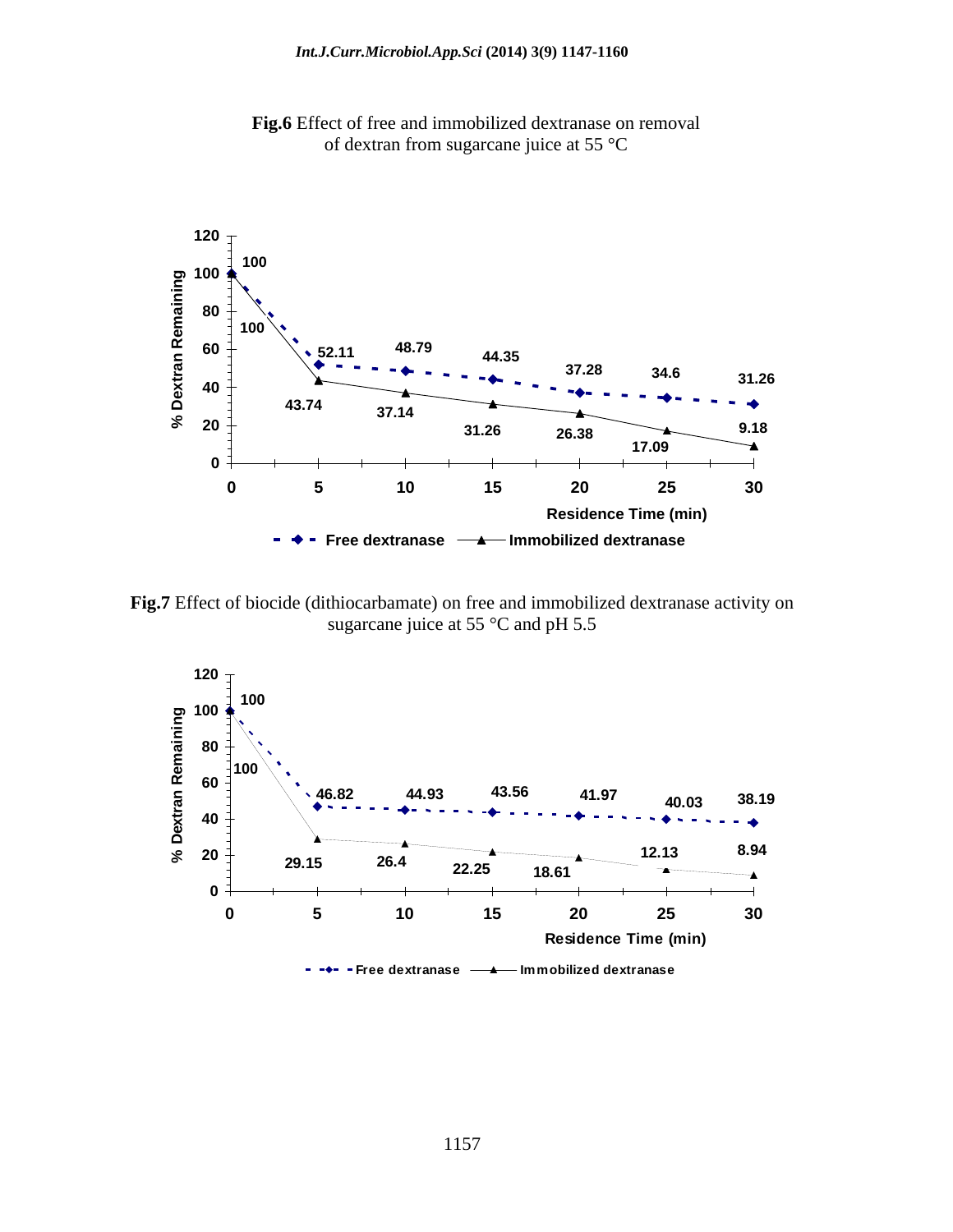



**Fig.9** Changes in activity of free and immobilized dextranase stored under refrigeration°C over 150-day

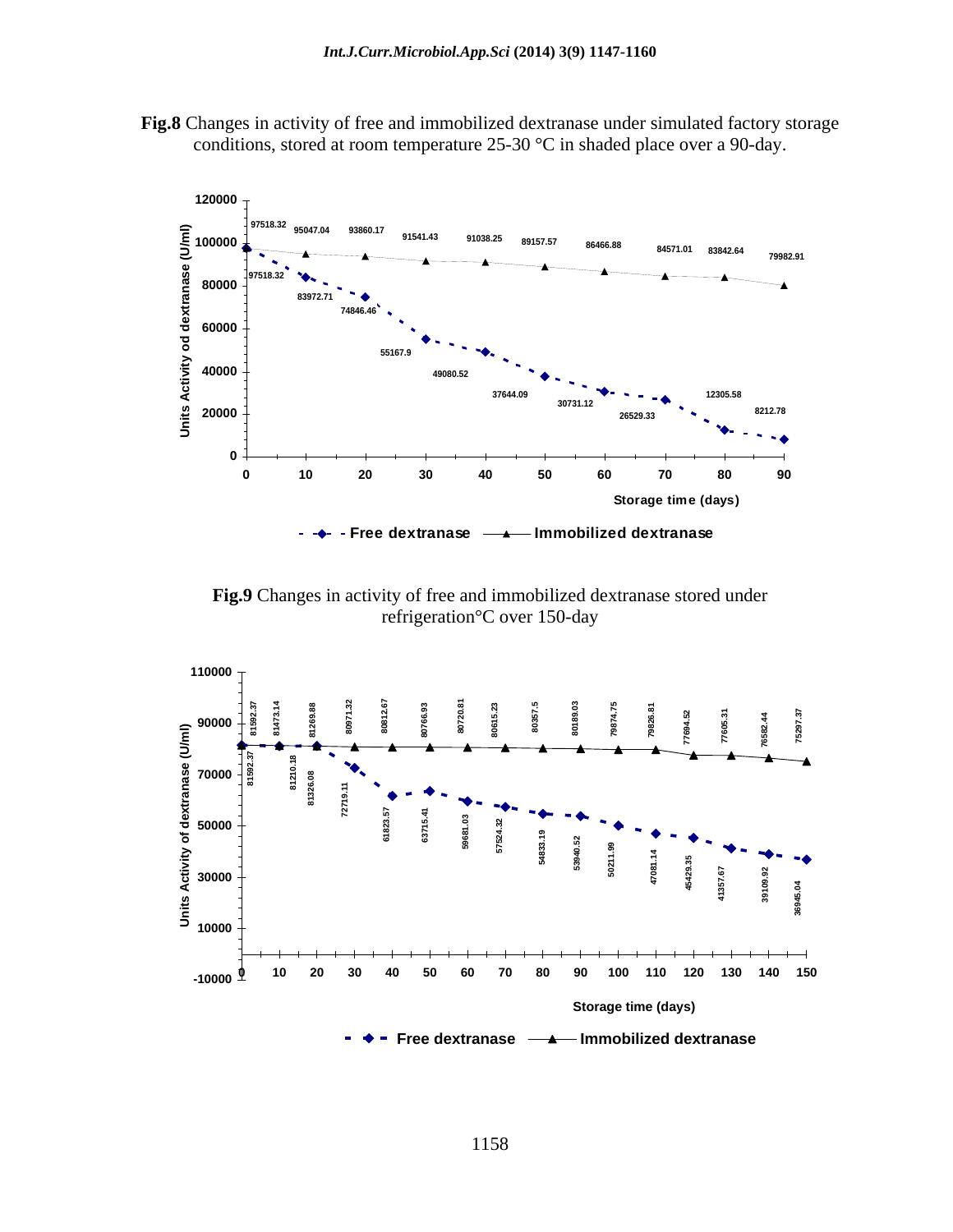

**Fig.10** Operational stability of immobilized *Penicillium aculeatum NRRL-896* dextranase

**Table.2** Cost-effective calculations for different dextranase applications

|             | Form of dextranase Enzyme                                            | Dextran         | Breakdown       | Cost L.E.  | Relative   |
|-------------|----------------------------------------------------------------------|-----------------|-----------------|------------|------------|
|             |                                                                      | added breakdown | ration          | for 100 %  | equivalent |
|             | U/ml                                                                 |                 |                 | hydrolysis | cost L.E.  |
|             |                                                                      |                 | Syrup sugarcane |            |            |
|             | (7.23 g dextran/57.3 °Brix) application at 50 °C and for 30 $R^+$    |                 |                 |            |            |
| Immobilized | 132.56                                                               | 70.65           |                 |            |            |
| Free        | 215.37                                                               | 25.92           | 2.72            |            | 0.5        |
|             |                                                                      | Juice sugarcane |                 |            |            |
|             | (3.18 g dextran/14.1 °Brix) application at 32 °C and for 5 $R^+$     |                 |                 |            |            |
| Immobilized | 132.56                                                               | 9.77            |                 |            |            |
| Free        | 215.37                                                               | 8.03            |                 | 24.9       |            |
|             |                                                                      |                 | Juice sugarcane |            |            |
|             | (3.18 g dextran/14.1 °Brix) application at 55 °C and for 5 $\rm R^+$ |                 |                 |            |            |
| Immobilized | 132.56                                                               | 56.26           |                 |            |            |
| Free        | 215.37                                                               | 47.89           | 1.17            | 4. F       |            |

 $R^+$  is Residence time is Residence time

- Anon S. (1994). The determination of dextran in raw sugar by a modified Polymers, 16: 341-353. ICUMSA Publication Department, Norwich, England. Journal Mar: 27–30. Frances<br>
S. (1994). The determination of glycosyltransferase (GTF-S3) of<br>
dextran in raw sugar by a modified<br>
dextran in raw sugar by a modified<br>
15)-ICUMSA Method GSI-<br>
15)-ICUMSA Methods Book. Touddihy J. A. and D. F. Da
- Cheetham N. W. H., M. E. Slodki and G. De Bruijn J. M. (2000). Processing of frost

**References** synthesized by a Dsynthesized by a D glycosyltransferase (GTF-S3) of *Streptococcus sobrinus*. Carbohydr. Polymers, 16: 341–353.

- alcohol haze method (Method GSI- Cuddihy J. A. and D. F. Day (1999). The 15)-ICUMSA Methods Book. process and financial impact of dextran on a sugar factory. Sugar Journal Mar:  $27-30$ .
	- damaged beets at CSM and the use